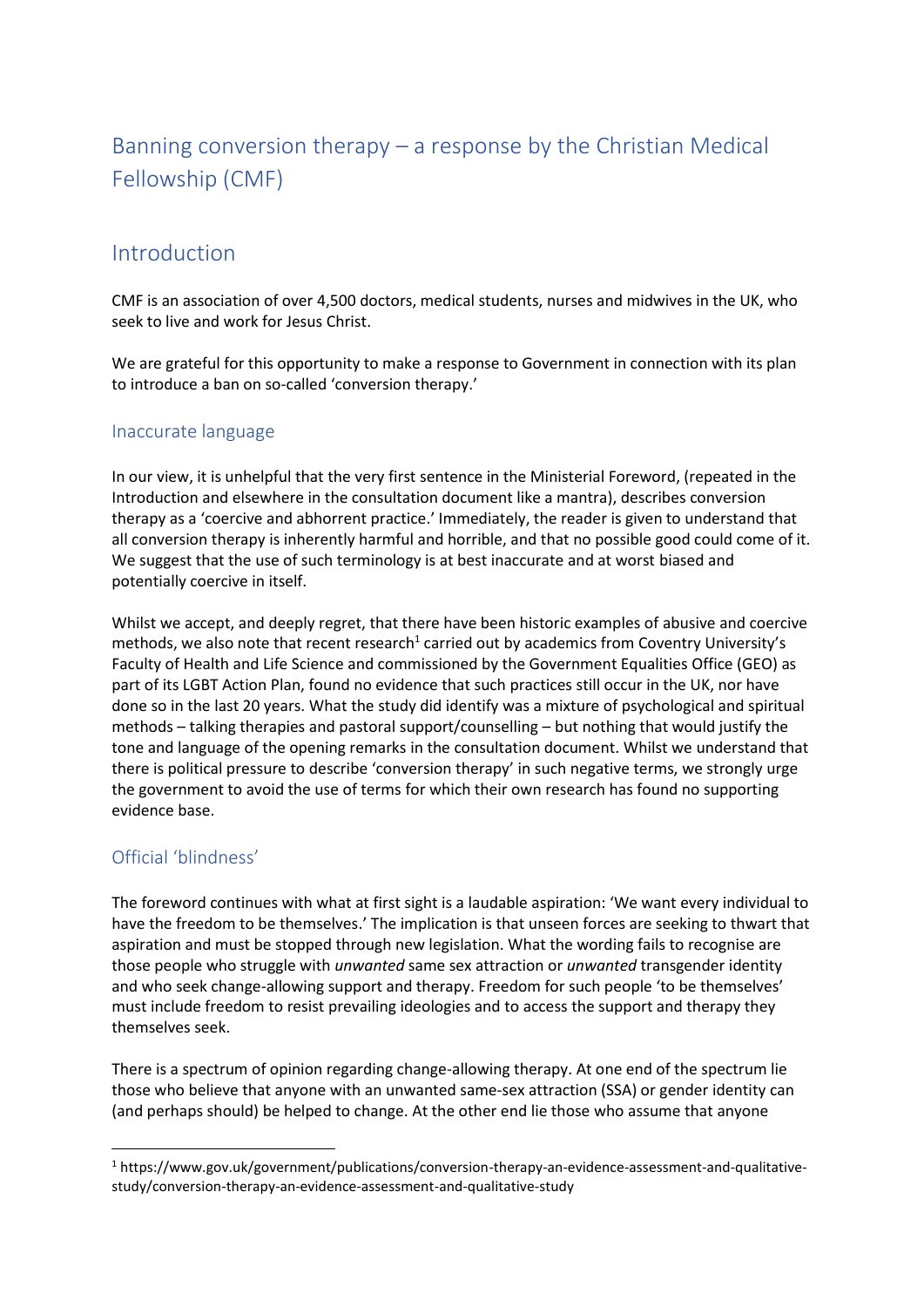regarding their SSA or gender identity as unwanted must feel that way because of cultural coercion, particularly by religious communities. In our view, both these views are extreme. We recognise that some people, whether for religious or other reasons, seek support and counsel because of unwanted SSA or gender identity, and we believe that such help should be legally available. These people may be hoping that their thoughts and feelings may change, and it is important that they have access to therapists who would accept the possibility of such change, while helping them to accept themselves if the desired change does not happen. However, not all those with unwanted attraction or gender identity will seek such help, and coercion in these situations is entirely unacceptable.

In this response we are using the term 'change-allowing therapy' to describe this situation - when a client has a settled desire to change and seeks help to achieve their goal. Such help will take the form of talking therapies that assist the client in exploring and understanding the factors at work within their emotional and psychological worlds that contribute to how they think and feel about themselves and towards others. A better understanding is one thing; being able to change is quite another. Change-allowing therapy aims to build on comprehension by suggesting ways to establish new patterns of thought and behaviour, and by supporting the client through the change process. Of course, fully informed consent is a prerequisite.

The challenge for legislators is to prohibit coercive and abusive 'conversion therapy' practices (if they exist and are not adequately covered by existing laws) whilst not inadvertently paralysing the effectiveness of change-allowing therapy and the efforts of responsible pastoral counsellors who fear they might fall foul of new legislation. For 'everyone to be protected,' as the foreword's author intends, coercive methods either to impose conversion or to prevent it must be equally unlawful. The clear trajectory of the proposed new legislation is to prohibit conversion therapy. No recognition is given to valid and non-coercive change-allowing therapies. We suggest that this undermines the credibility of the stated intention that 'everyone should be protected.'

Harmful practices need to be distinguished from legitimate freedoms. 'Harm' must be evidence based. Being offended by the sincerely held beliefs and legitimate practices of another does not constitute harm. Activists who may be offended by those who do not embrace their ideology cannot claim to be harmed as a result. Harm must have an evidence base.

A blanket ban would imprison many in their misery. We suggest that this is as harmful as coercive or abusive conversion attempts. Proponents of the Bill rightly want to support survivors of abuse and coercion, but a blanket ban would only add to the list of victims by eliminating all hope of finding the help some are seeking.

In a recent article,<sup>2</sup> Ed Shaw writes: 'there is a real danger that badly worded legislation could stop a *same sex attracted gay man like me from accessing professional counselling, pastoral care, support groups, biblical teaching and prayer as I seek to live out my sexuality in the light of my Christian convictions. Just as failing to ban coercive attempts would be harmful, so would banning access to these forms of support that are important for people like me.'*

The more strident voices are calling for a ban that would include non-coercive care, support and education. If we want to see churches become safe places for LGBT+ people, two freedoms must be protected - the freedom for historic biblical truth to be taught and modelled, and the freedom for Christians to challenge and care for each other, with prayer and counsel available for those who seek it.

<sup>2</sup> https://www.livingout.org/resources/posts/28/my-new-interest-in-human-rights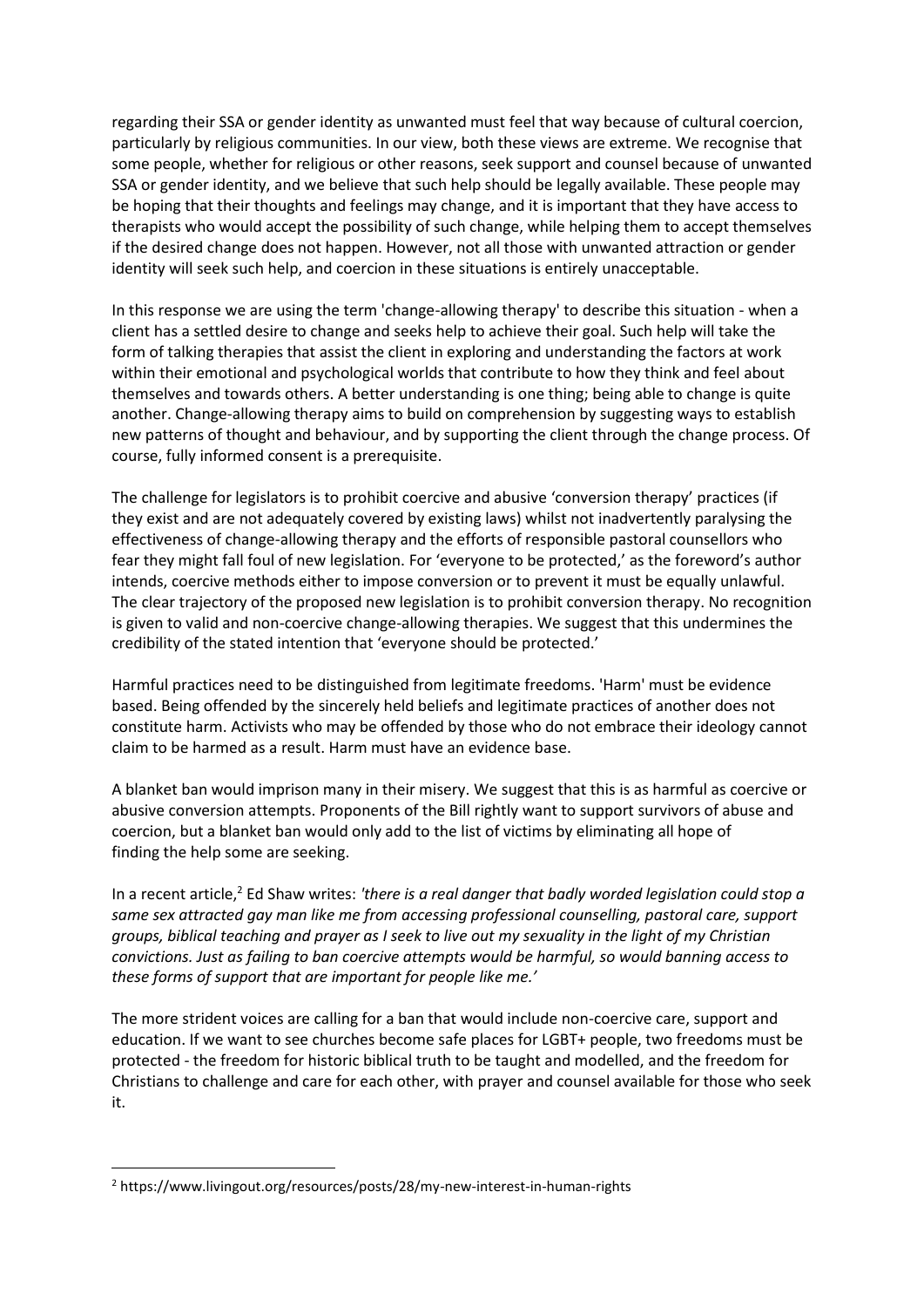## Unsupported assumptions

The big assumption behind the proposed ban is that people are universally 'born the way they are' (gay, lesbian, bi, trans, non-binary etc), and that it should therefore be unlawful to attempt 'conversion therapy'. Our contention is that this assumption relies more upon ideology than it does upon evidence. Clearly, a great deal more research in this area is needed; unless and until robust and conclusive evidence emerges, we suggest that more nuanced and tentative wording would be wise in framing the terms of prospective legislation.

Another assumption made in the consultation document is that sexual orientation and gender identity are comparable phenomena that can be covered by the same legislation. In our view, there are some key differences. Lifelong medical treatment (and possibly repeated surgical procedures) may be required to enable a person to live out their preferred gender identity, which is not true for LGB people. The eightfold increased prevalence of autistic spectrum disorder (ASD) among those seeking gender transition is not true in the LGB community. The permanent effects associated with gender transitioning, including lifelong sterility, and the challenges faced by those who subsequently wish to detransition, are not faced by LGB people. In addition, the strength of transgender ideology can be such as to coerce vulnerable young people, who are questioning their sexuality, to undergo ill-conceived gender transitioning.

A third assumption appears to be that available evidence is robust and reliable. We suggest that it falls far short of that. Drawing firm conclusions from studies with data quality issues due to small sample sizes, reliance on self-reporting, and causal inferences is fraught with danger. To base new legislation on such flimsy and inadequate evidence is nothing short of irresponsible.

# Prevailing philosophy of care represents a form of coercive trans conversion therapy

We welcome the government's determination to 'ensure that no person is put on a clinical pathway that is not right for them, and that young people are supported in exploring their identity without being encouraged towards one particular path.' We share the implied concern that the prevailing philosophy of treatment, that affirms early social transitioning followed in almost every case by cross-sex hormone therapy, is experimental, lacks any credible evidence base, and deprives young people of sufficient psychological and psychiatric assessment, and treatment of co-morbid mental health disorders.

However, the current approach to gender dysphoria certainly represents 'encouragement towards one particular path.' It targets vulnerable young people and goes way beyond talking therapy to medical interventions. These physical therapies may have enduring harmful effects. We trust that statutory bodies will recognise this, too, as a form of conversion therapy and develop policy frameworks to protect vulnerable young people from such practices.

To this end, there is an urgent need to revise existing guidance. The Memorandum of Understanding (MoU) on Conversion Therapy, published in 2015, and signed by most of the therapeutic bodies, the Royal College of GPs and NHS England, was a practice guide for therapists to protect gay, lesbian and bi patients from therapists who attempted to convert them to heterosexuality. In 2017, as a result of pressure from trans rights activists, it was revised to include 'gender identity.'<sup>3</sup>

<sup>3</sup> https://www.bacp.co.uk/media/11738/mou2-reva-0421.pdf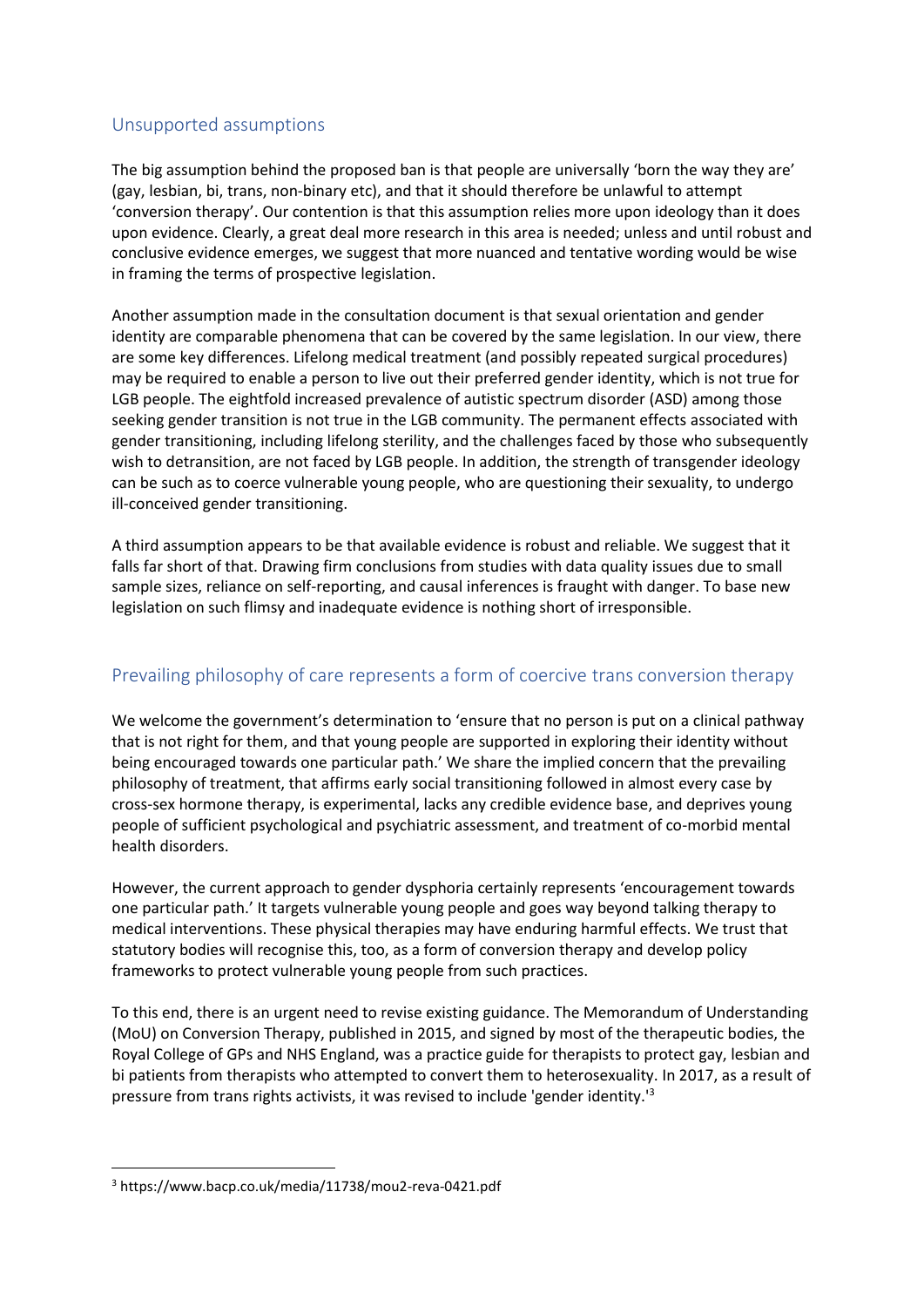The conflation of sexual orientation and gender identity effectively prevents a therapist from carrying out a neutral investigation into a client's gender dysphoria, whatever their age. For young people and children with gender dysphoria this means therapists *must* affirm a young person's belief that they are the opposite sex. Even trying to discuss another possibility with a young person could lay a therapist open to charges of coercive conversion therapy. As Shelley Charlesworth has pointed out: *'The NHS is now committed to contradictory guidance; on the one hand it has signed the MoU mandating an affirmation only approach to gender dysphoria and on the other it has revised its advice on treatment, stating that little is known about the long-term effects of puberty blockers or cross-sex hormones'.... 'Whatever the government proposes in relation to a legal ban, the MoU 2017 will remain a block to an open exploratory therapeutic approach for young people who struggle with their sense of self and identity.*' 4

# Consultation questions

Do you agree or disagree that the Government should intervene to end conversion therapy in principle?

### **Neither agree nor disagree**

We have no 'in principle' objection to ending 'coercive and abhorrent' conversion therapy, so long as it is clear what activities the term 'conversion therapy' applies to.

As discussed above, there is no evidence that violent and abusive practices are in play in the UK (and it is not appropriate that such terms should be scattered liberally through the text of the consultation document). 'Coercive' behaviour is a more difficult term to define in this context. The normal meaning is 'forceful or threatening' intervention used to intimidate, frighten, humiliate, punish or harm another. If there was robust evidence that such behaviour is in play and not covered by existing offences, then a case could be made for new legislation. We do not believe that that case has been made.

The proposed new legislation targets talking therapies, offered by faith-based communities or mental health professionals. Were such conversations to be characterised by threats and aggression, with a view to forcing someone to change their sexual orientation or gender identity, this would clearly be coercive. However, evidence for such coercion is vanishingly small. Only two percent of LGBT people claim to have received conversion therapy (according to the 2017 National LGBT survey, with over 100,000 respondents), and no mention of coercion is made in connection with it.<sup>5</sup>

There is no doubt that some LGBT+ people have in the past been harmed by coercive attempts to change their sexuality or gender identity. It is equally the case that other LGBT+ people have valued the love and acceptance, pastoral support and understanding they have found in faith communities. A 'blanket' ban on conversion therapy would protect the first group but harm the second. The harm that such a ban would seek to prevent would, in fact, be experienced by those deprived of the care and understanding they have come to value.

<sup>4</sup>https://www.transgendertrend.com/gender-identity-conversion-therapy-uk/

<sup>5</sup>https://assets.publishing.service.gov.uk/government/uploads/system/uploads/attachment\_data/file/721704/ LGBT-survey-research-report.pdf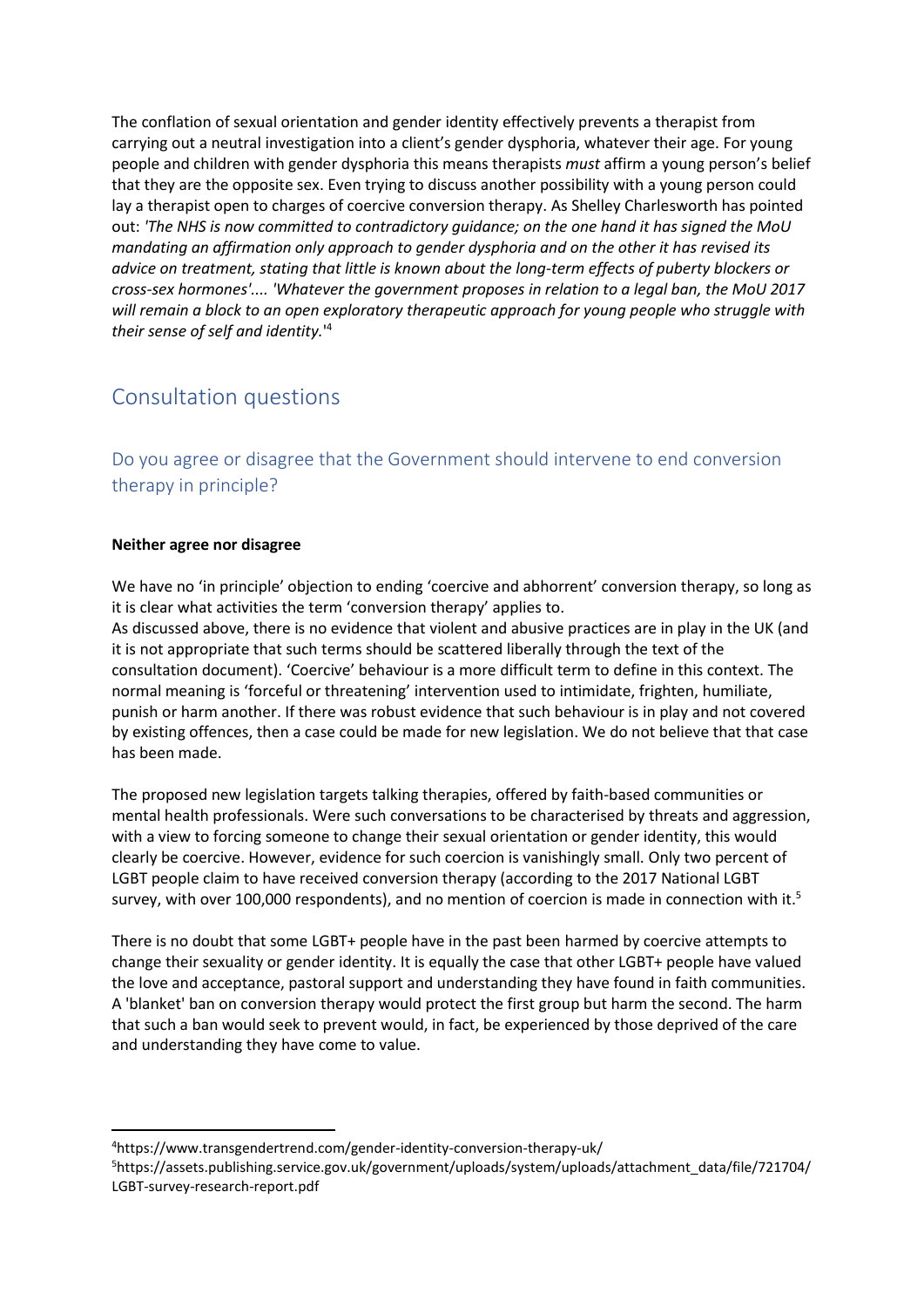The need for a new offence to be added has not, in our view, been convincingly made. New legislation might very well intimidate pastoral care provider and mental health professionals who are providing much-appreciated care to those wrestling with unwanted same-sex attraction or gender dysphoria, and those seeking support to detransition. We believe there is a significant risk that responsible care and support will be the unintended casualties of overly aggressive legislation and that, overall, more harm will be caused than is prevented.

We strongly appeal to government to tighten the definition of conversion therapy, to keep normal church activities such as prayer and support for those who request it from becoming unlawful. Prayer, guidance and counsel, sensitively and wisely given within a framework of orthodox Christian teaching, must not be criminalised, albeit unintentionally, and neither should the teaching of traditional biblical beliefs about sexual ethics and behaviour.

# To what extent do you support, or not support, the government's proposal for addressing physical acts of conversion therapy?

### **Somewhat support**

We fully agree that there is no place for physical force in conversion therapy. There is no evidence that historic, abhorrent practices such as chemical castration, corrective rape or electric shock therapy take place in the UK today. We are pleased that the government sees no need to create a new offence against physical acts in this setting as they are already covered by existing laws. We also agree that creating an overlapping offence could create confusion in the criminal justice system, and we support the freedom of judges to reflect in sentencing any violent behaviour.

It is normal in some Christian settings for personal prayer to be accompanied by a hand laid gently on a person's shoulder or head, having first secured the recipient's permission. Rightly exercised, these small gestures can serve to reassure and encourage those receiving prayer and aid the effectiveness of the ministry given. Such kind and appropriate examples of touch should not be captured by the wording of any law banning conversion therapy.

### Targeting talking conversion therapy

The Government considers that delivering talking therapy with the intention of changing a person's sexual orientation or changing them from being transgender or to being transgender either to someone who is under 18, or to someone who is 18 or over and who has not consented or lacks the capacity to do so should be considered a criminal offence. The consultation document describes proposals to introduce new criminal law that will capture this. How far do you agree or disagree with this?

### **Strongly disagree**

There are two separate issues here, and it is unhelpful to conflate them. Delivering change-allowing, or even change-enabling, talking therapy is not in and of itself coercive and should not be criminalised. In some cases, as mentioned above, help may be sought by someone seeking to resist impulses that conflict with their own desire to align their lives with their faith convictions. This is a far cry from coercion; providing such support should not be criminalised.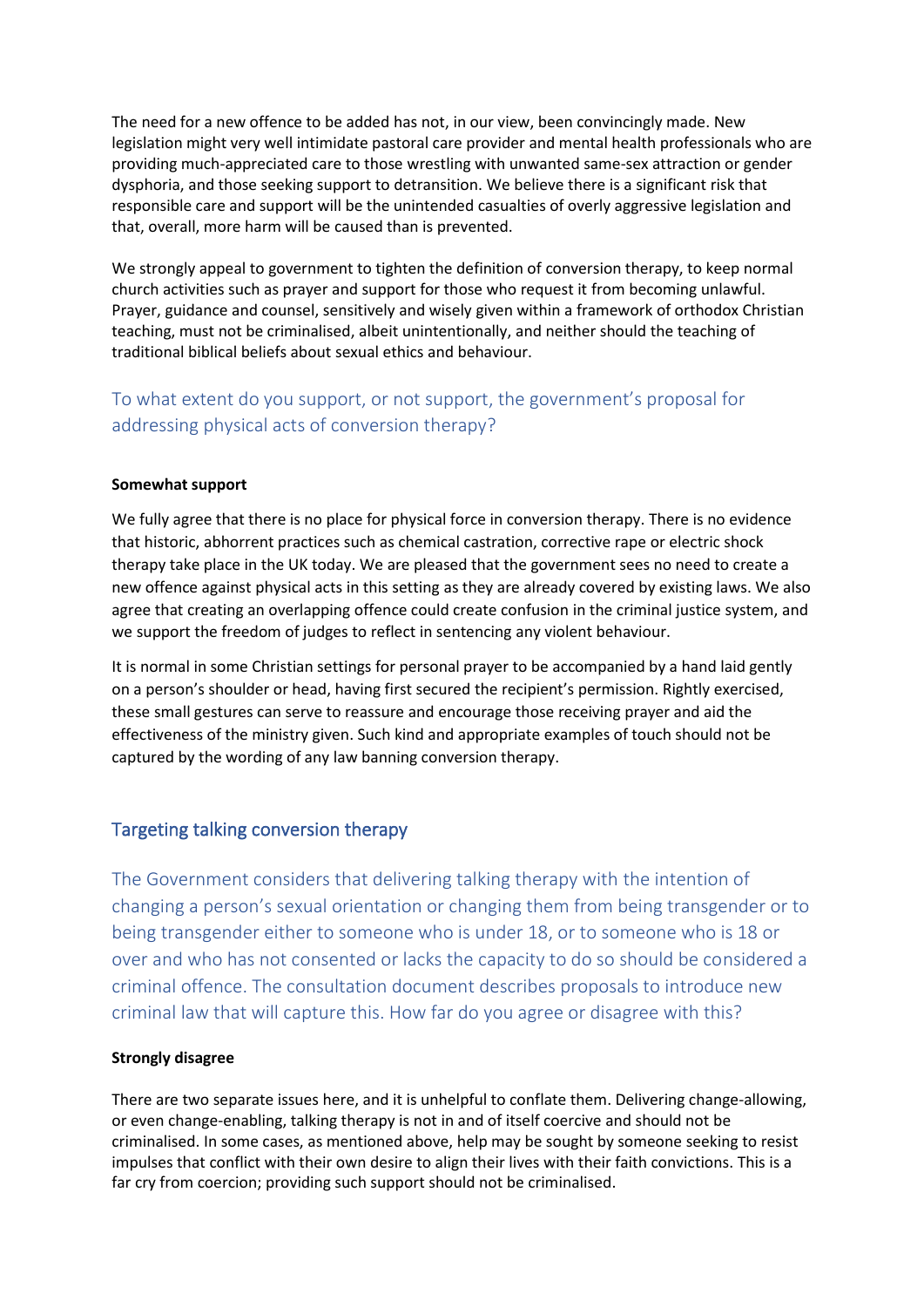In other cases, people of no religious faith but who are distressed by same-sex attraction or gender incongruence seek help and relief. For such people to be told by activists that they should 'own' and even celebrate their 'true selves' is at best unhelpful to them and at worst, cruel. Change-allowing talking therapy should be freely accessible in these situations, without the therapist being at risk of prosecution.

The consultation document speaks eloquently of the government's intention to protect against coercive conversion therapy in any scenario and in either direction. There is surely as great a need to make available responsible change-enabling therapy as there is to protect against irresponsible and coercive change-demanding therapy.

The other issue is around consent for children or those who lack capacity. The Keira Bell case is under review but certainly highlighted the problems associated with uncritical acceptance of a child's acquired gender identity. Government policy strongly affirms early social transitioning for children who are gender incongruent, even though at least 85 per cent of them will ultimately choose to align with their natal gender if a 'watch and wait' policy is adopted.<sup>6</sup>

The affirmation policy has led to many pre-teen children being treated with puberty blockers that prevent the usual alignment of puberty and, in effect, provide a form of 'pharmacological conversion therapy.' Almost all these young people progress to cross-sex hormone therapy in their mid-teens, with all the complications that can arise as a result, not least lifelong infertility.

This policy makes a mockery of the consultation's commitment to protect against coercive therapy in any direction. The government should neither be promoting early transitioning for gender incongruent children and young people – an experimental treatment that is not supported by a robust evidence base – nor should they outlaw change-allowing talking therapies that might help and support children through a period of gender confusion, avoiding irreversible and life-changing medication.

As the judgment in the Keira Bell case illustrated, Gillick competent adolescents are best treated in ways that recognises both their growing capacity to consent and their continuing, though diminishing, vulnerability. In our view, adolescents should be able to access proportionate changeallowing therapy, with appropriate consent, when necessary, judged on an individual basis.

### How far do you agree or disagree with the penalties being proposed?

### **Neither agree nor disagree**

In our view, a new offence is not required. Physical interventions are already unlawful and attract due penalties. Where it can be clearly shown that coercion with the intent to change a person's sexuality or gender identity lies behind the offence, then a sliding scale of severity in sentencing is appropriate, as befits the individual case.

However, the case has not been conclusively made that talking therapies in pastoral, faith or mental healthcare settings are coercive in nature. Added to this are concerns that new legislation would do more harm than good, by rendering unlawful help and support that are consented to and valued by recipients, responsibly provided by person-centred caring initiatives by faith communities, and based upon views of sexual ethics that have stood the test of time.

<sup>6</sup> Adolesc Health Med Ther. 2018; 9: 31–41. Published online 2018 Mar 2. doi: 10.2147/AHMT.S135432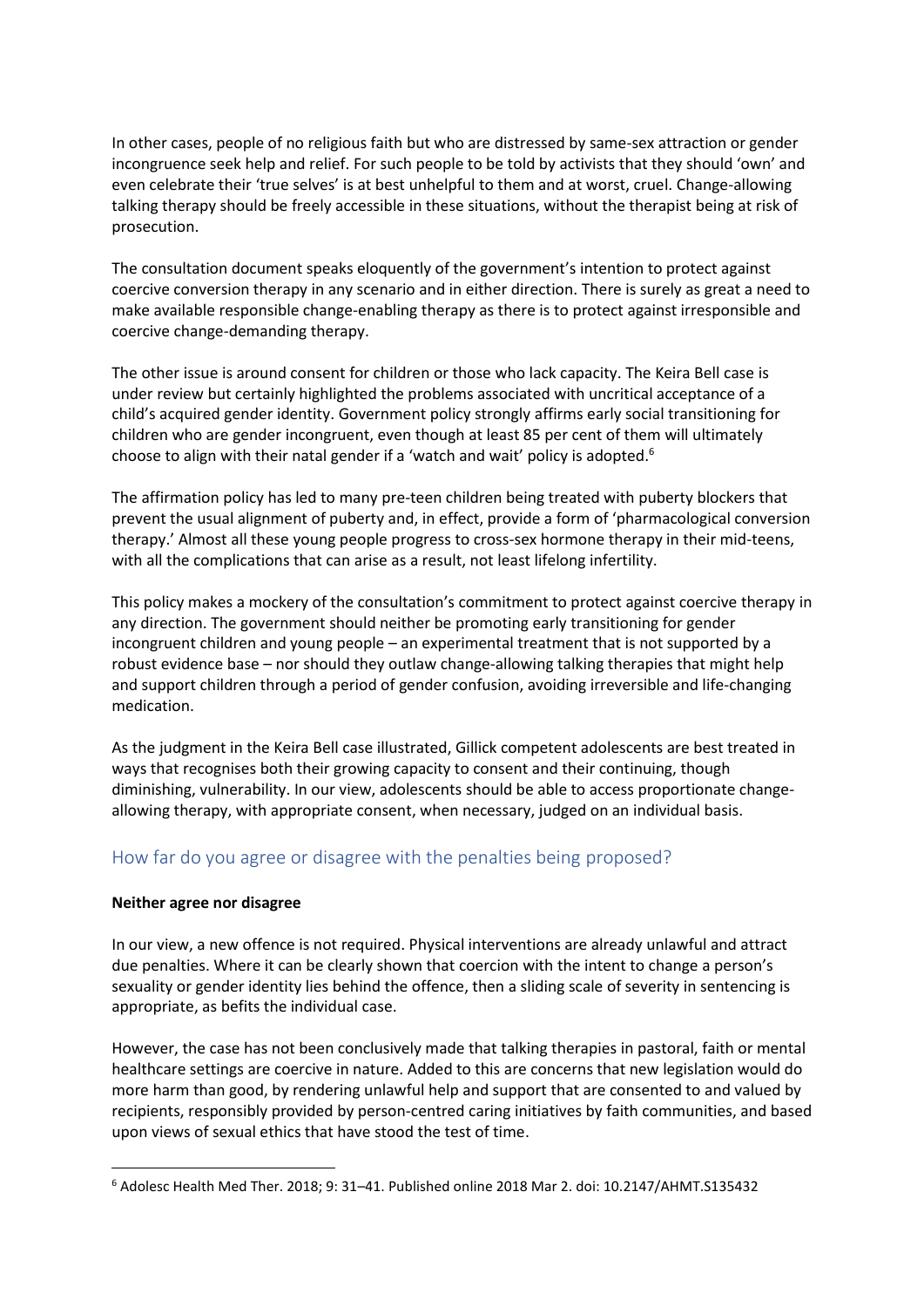Do you think that these proposals miss anything? If yes, can you tell us what you think we have missed?

**Yes**

We have a few observations:

- The issue of consent and how it will be managed in practice needs clarification. We suggest it is unthinkable that a Christian minister, faced with someone at the end of a service asking for prayer and counsel about their sexuality, should have to find, explain and mutually sign a consent form before being legally free to pray. These conversations are private and consensual and should not be criminalised by failure to sign a consent form.
- Banning non-coercive talking therapy for under-18s could criminalise parents who encourage their gender incongruent children to live in ways consistent with their biological sex. For example, would parents who decide in good faith not to use a young child's preferred pronouns be liable to prosecution? Such interpretations of a new law would make a nonsense of the government's promise to allow parents to determine what perspectives they share with their children.
- We are concerned that publicly teaching the traditional Christian sexual ethic could be construed as a form of 'talking conversion therapy.' This claim might not stand up in court, but a case brought against a church by an ideological activist present in the congregation when such teaching was given could lead to considerable distress, legal fees and distraction from pastoral work.
- The proposed new law could become an 'activists' charter.' The threshold for the offence is very low – a single occasion – whereas for domestic abuse the offence applies only where there has been a history of repeated abuse. The risk of being accused of coercion is thus much greater, leading to a corresponding increase in pressure on the criminal justice system.

# Restricting the promotion of conversion therapy

The Government considers that Ofcom's Broadcasting Code already provide measures against the broadcast and promotion of conversion therapy. How far do you agree or disagree with this?

### **Prefer not to say**

There is, in effect, a ban on promoting valid help to those struggling with unwanted same-sex attraction or gender incongruence or confusion. To deprive these people of access to the help they seek is harmful.

The tone of this whole section in the consultation document is, in our view, unnecessarily aggressive. Encouraging 'everyone to make full use of the reporting mechanism provided by Ofcom to ensure the promotion of harmful conversion therapy is stopped' feels far too much like Orwell's *1984*. Have there been any broadcasts promoting harmful conversion therapy? Would Ofcom consider the promotion of harmless and supportive help for those with unwanted issues of sexuality or gender who are seeking such therapy?

Those who have been helped by talking therapies and prayer should be free to tell their own stories without being accused of unlawful behaviour.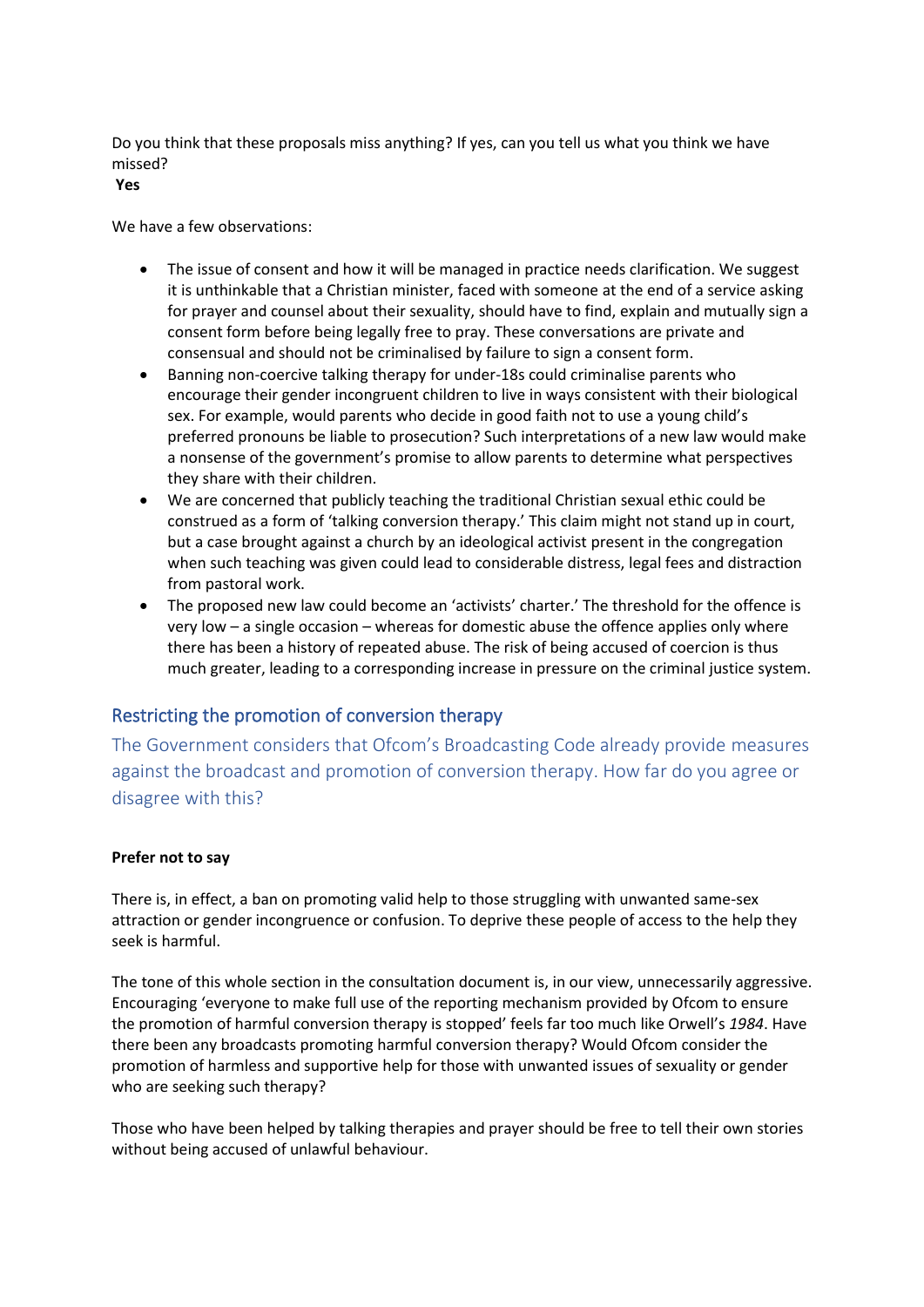Do you know of any examples of broadcasting that you consider to be endorsing or promoting conversion therapy?

### **No**

There are unlikely to be examples as debate has been effectively shut down.

The Government considers that the existing codes set out by the Advertising Standards Authority and the Committee of Advertising Practice already prohibits the advertisement of conversion therapy. How far do you agree or disagree with this?

#### **Prefer not to say**

The subsection under 6.1, entitled Advertisements begins with the phrase: 'Given the evidence of the damage conversion therapy does to people…' No substantive evidence of such 'damage' has been provided, or linked to, in the consultation document. Under 3.1, we are told that 'there is a growing body of quantitative evidence that exposure to conversion therapy is statistically associated with poor mental health outcomes.' Every researcher knows that 'association' does not prove 'causation,' as the text has the decency to admit. The strongest 'evidence' cited is that 'those who have undergone conversion therapy attribute such feelings to the conversion therapy.' Anecdotal self-reporting is no basis for legislation.

Do you know of any examples of advertisements that you consider to be endorsing or promoting conversion therapy?

#### **No**

As above, therapists who might offer valid and helpful support and counsel to those struggling with unwanted same-sex attraction or gender incongruence are prohibited from advertising. This represents a harm done against such people.

## Protecting people from conversion therapy overseas

The consultation document describes proposals to introduce conversion therapy protection orders to tackle a gap in provision for victims of the practice. To what extent do you agree or disagree that there is a gap in the provision for victims of conversion therapy?

#### **Disagree**

Unless and until robust evidence of coercive and controlling behaviour in connection with conversion therapy can be produced, then in our view the need to introduce protection orders has not been demonstrated.

We accept the possibility that such interventions may occur overseas, in some contexts, but would also point out that cultural factors may sometimes be in play. Yardsticks by which to measure coercion may vary from one cultural setting to another. Religious practices, unacceptable or unfamiliar in the UK, might not be seen as coercive or controlling in some overseas countries.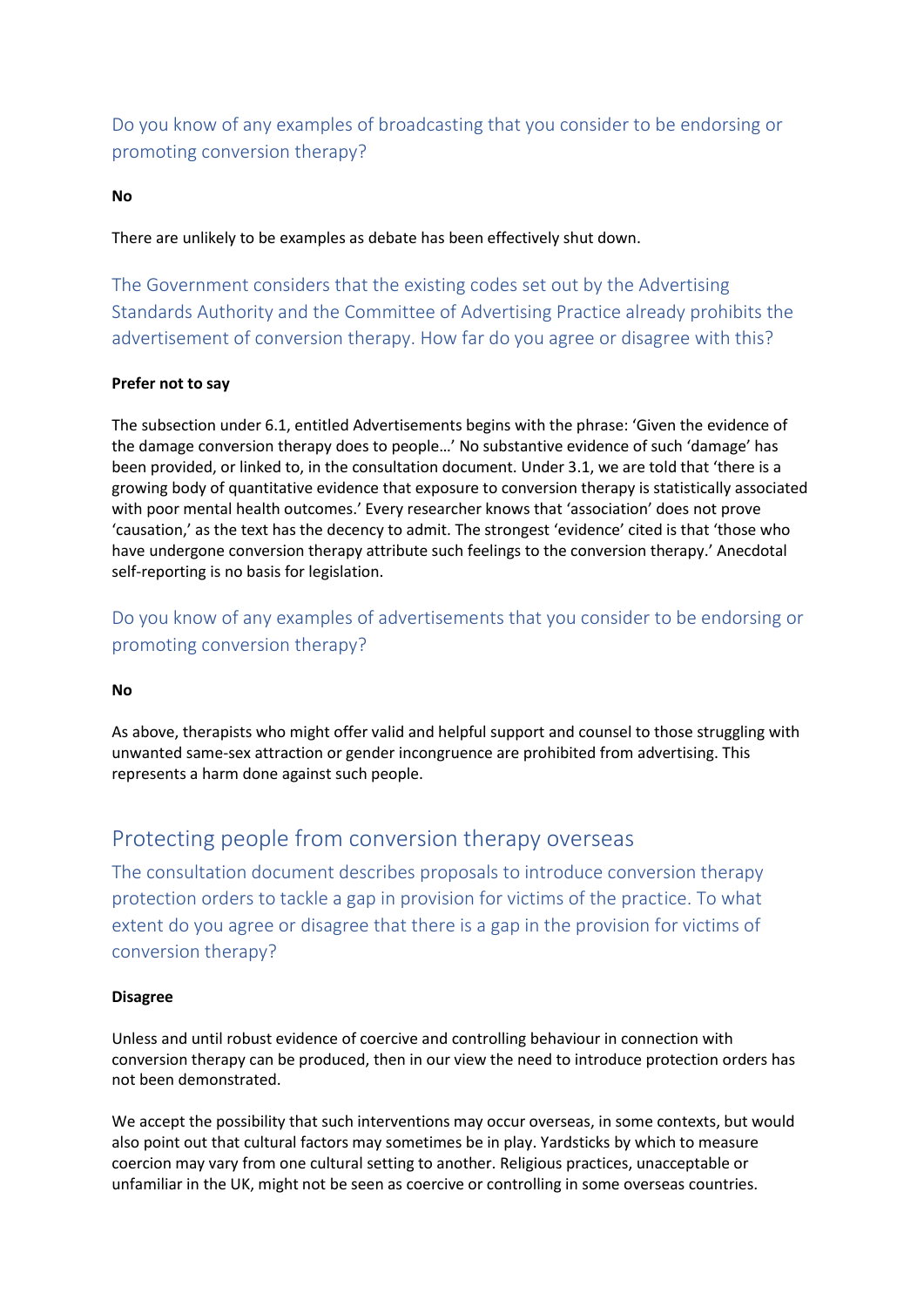Belief in demonic powers and in deliverance from them does not necessarily imply a belief in witchcraft or other harmful practices. The Bible contains many instances of Jesus and his followers delivering people from demonic oppression, and the Church of England still equips its priests to conduct exorcisms. It is not inconceivable that unwanted same sex attraction or gender identity could have spiritual root causes. Addressing these need not involve abusive or coercive behaviour, even in cultures that are less restrained in expression than would typically be the case in the UK, and protective orders should not be used to prevent people who are seeking spiritual help from accessing it.

To help minimise the risk that pastoral practice crosses the line into coercion, perhaps especially in those churches that are culturally more likely to perceive demonic activity, we suggest that guidance in good practice be made available to all churches.

Charity trustees are the people who are responsible for governing a charity and directing how it is managed and run. The consultation document describes proposals whereby anyone found guilty of carrying out conversion therapy will have the case against them for being disqualified from serving as a trustee at any charity strengthened. To what extent do you agree or disagree with this approach?

#### **Strongly disagree**

The wording of this question underlines the importance of defining precisely what is meant by conversion therapy. Earlier in the consultation document, harmful coercive and controlling behaviours were in view. In this question 'anyone found guilty of carrying out conversion therapy' is liable to disqualification from serving as a trustee of any charity. The assumption, once again, appears to be that all conversion therapy is wrong. Our contention is that some expressions of conversion therapy – where they are coercive or controlling – are indeed harmful and wrong, but that other expressions (change-allowing therapy) are helpful and supportive, especially to those who are seeking to detransition and to those who want to live in accordance with their strongly held beliefs and for whom their same-sex attraction or transgender identity is unwanted.

Our concern is that those strongly in favour of a ban on all forms of conversion therapy could target pastors, parents or therapists on the basis of their Christian views about sexual ethics and their support for access to conversion therapy for those who want to live lives aligned with their faith, by suggesting they are unfit to be trustees of charities. It is a fact that many trustees of charities are drawn from local faith communities and those charities would be hard hit by a sustained attempt to discredit trustees. The process of proving/disproving misconduct is a lengthy and distressing one for those whose reputations are maligned. We suggest that robust safeguards be built in to any such policy, to protect trustees from frivolous accusations and from discrimination based on their strongly held beliefs, in keeping with the 2010 Equality Act.

To what extent do you agree or disagree that the following organisations are providing adequate action against people who might already be carrying out conversion therapy? (Police, Crown Prosecution Service, other statutory services)? Why do you think this?

#### **Prefer not to say**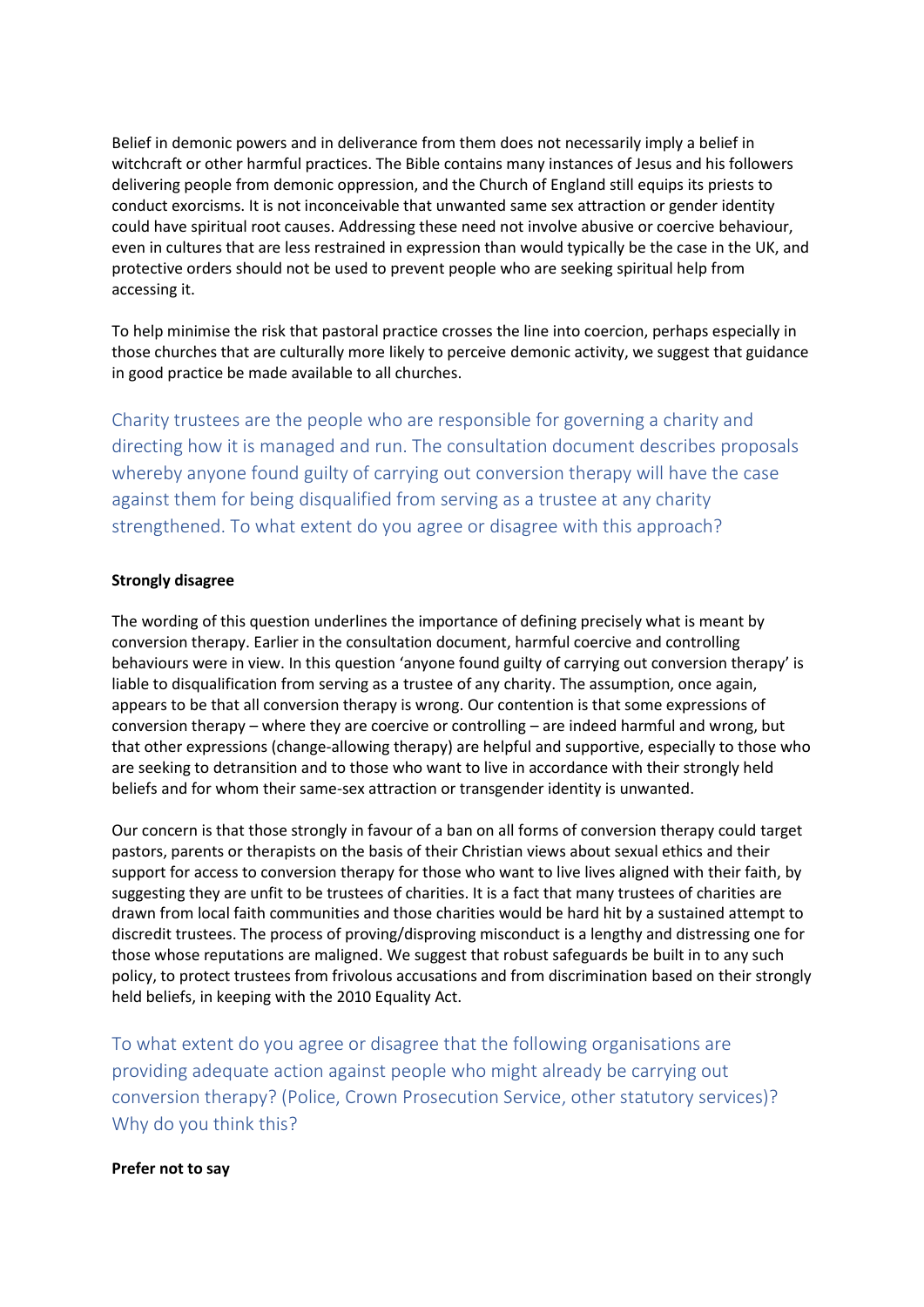Once again, the question assumes that harmful conversion therapy practices are taking place and, once again, our contention is that evidence for this is lacking. Voluntary, consensual, therapeutic conversations are private and not matters in which the state should interfere.

We are not convinced of the case for new legislation. Of course, the appropriate organisations should be familiar with existing legislation and encouraged to used it proportionally. We have witnessed heavy-handed policing in recent times, with attempts to curtail free speech and extend the application of hate crime legislation beyond reason. The tone of the consultation document suggests that we might expect a fresh wave of inappropriate interventions if it passes into law as it stands.

To what extent do you agree or disagree that the following organisations are providing adequate support for victims of conversion therapy (Police, CPS, other statutory services)?

### **Prefer not to say**

Talk of victims in the context of consensual conversations is inappropriate. We do not believe the case that coercive and controlling practices are taking place in the UK has been successfully made, and therefore we are not in favour of the proposed new legislation.

Physical acts associated with conversion therapy are already unlawful; of course, the police and other statutory bodies should provide support for the victims in these exceptional cases.

Do you have any evidence on the economic or financial costs or benefits of any of the proposals set out in the consultation?

**No**

# Equalities impacts appraisal

There is a duty on public authorities to consider or think about how their policies or decisions affect people who are protected under the Equality Act 2010. Do you have any evidence of the equalities impacts of any proposals set out in the consultation?

### **Yes**

You ask for evidence about the impacts of proposals that are not yet law. We cannot provide evidence, but we can point to legitimate concerns, based on the trajectory of public policy and the way in which the competing rights of those with protected characteristics under the Equality Act 2010 have been prioritised to date.

We welcome the consultation document's assurance that 'everyday religious practice' will not be impacted by any new legislation, but we are concerned that, in practice, the proposals could discriminate against those who hold to traditional, biblically based Christian beliefs about identity and sexual ethics.